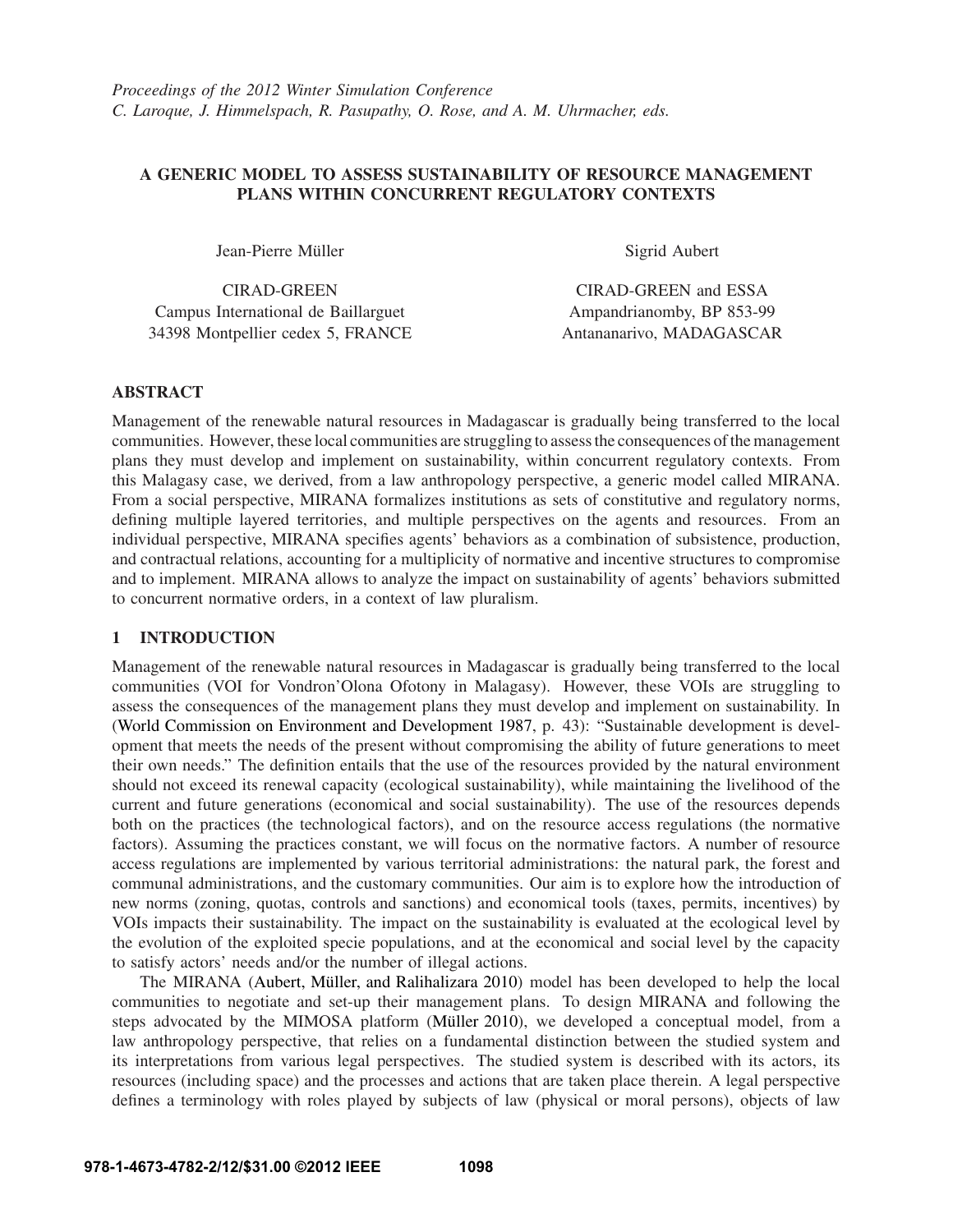(e.g., properties, deliverables) and activities (e.g., use, exploitation). The heterogeneity of the actors and the multiplicity of institutions lead to multiply the legal perspectives and their associated terminologies (Müller and Aubert 2011).

We propose to reify the legal perspectives by the notion of institution. Ostrom (2005) defines an institution as a terminology and a set of norms shared by a group of people from a given perspective. The group does not need to be aware of it. Searle (1995) distinguishes in an institution between the regulative norms and the constitutive norms. While the regulative norms describe the rights and duties associated to the various status or roles of the actors, the constitutive norms describe how aspects of the reality are counted as pertaining to given concepts. These concepts are used to express the regulative norms.

Multi-agent systems (MAS) have formalized a notion of institution. MOISE+ (Hübner, Sichman, and Boissier 2002) is focused on the distribution of tasks with three specifications of an institution: the structural specification defining the roles, the functional specification defining a hierarchy of goals and missions, and a deontic specification linking missions to roles. Esteva, Rosell, Rodriguez-Aguilar, and Arcos (2004) with AMELIA specifies the electronic institutions that impose protocols of interactions defined in deontic forms among agents. These approaches combine the organizational approach as AGR (Ferber and Gutknecht 1998) that defines the notion of groups of agents playing roles, and the normative approach insisting on the regulative norms (Boella and van der Torre 2004). The later as well as Grossi, Meyer, and Dignum (2008), Grossi (2007) explore the formalization of constitutive norms, but limited to reasoning about concepts. The use of constitutive norms to describe a concrete situation from a legal perspective is missing, hindering the possibility to account for multiple roles of the resources, lands and actors.

To represent resource management plans in a multiple regulatory context and to account for their impact on individual behaviors, we propose a two-level description. In the first level, we use the notion of institution as a set of constitutive and regulatory norms. A more complete formalization of constitutive norms using contextual ontologies, allows to naturally account for the notion of role and territory. In the second level, we use the notion of agent to represent both the individual actors on which the norms apply, and the collective actors to implement the regulatory norms of each institution. The norms are taken into account both at the individual level by constraining how the activities are planned and carried out, and at the collective level through various mechanisms of permits, control, sanctions and incentives.

We will first introduce our formalization of institutions and their constitutive and normative norms. Then, we will describe the agent structure, illustrated by concrete behavioral implementations.

## **2 INSTITUTIONS AND NORMS**

We understand the notion of institution as a set of legal, practice or custom norms. This includes both constitutive and regulative norms. The norms can be taken directly into account by individual agents when producing their goal-directed behavior, and externally enforced by control and sanction or permit distribution mechanisms. This section will focus on the representation of the institutions and norms. The agents' architecture is described in the next section.

### **2.1 Representation of Norms**

We use the distinction between constitutive and regulative norms as proposed in Searle (1995). Concerning the constitutive norms, we want to express, e.g., that:

- 1. "Eucalyptus counts as timber" understood as a relation between the concept of Eucalyptus from the forester's perspective and the concept of timber from the carpenter's perspective;
- 2. "This tree is (counts as) my property" that expresses a relationship defined between two individuals (here an object and an agent);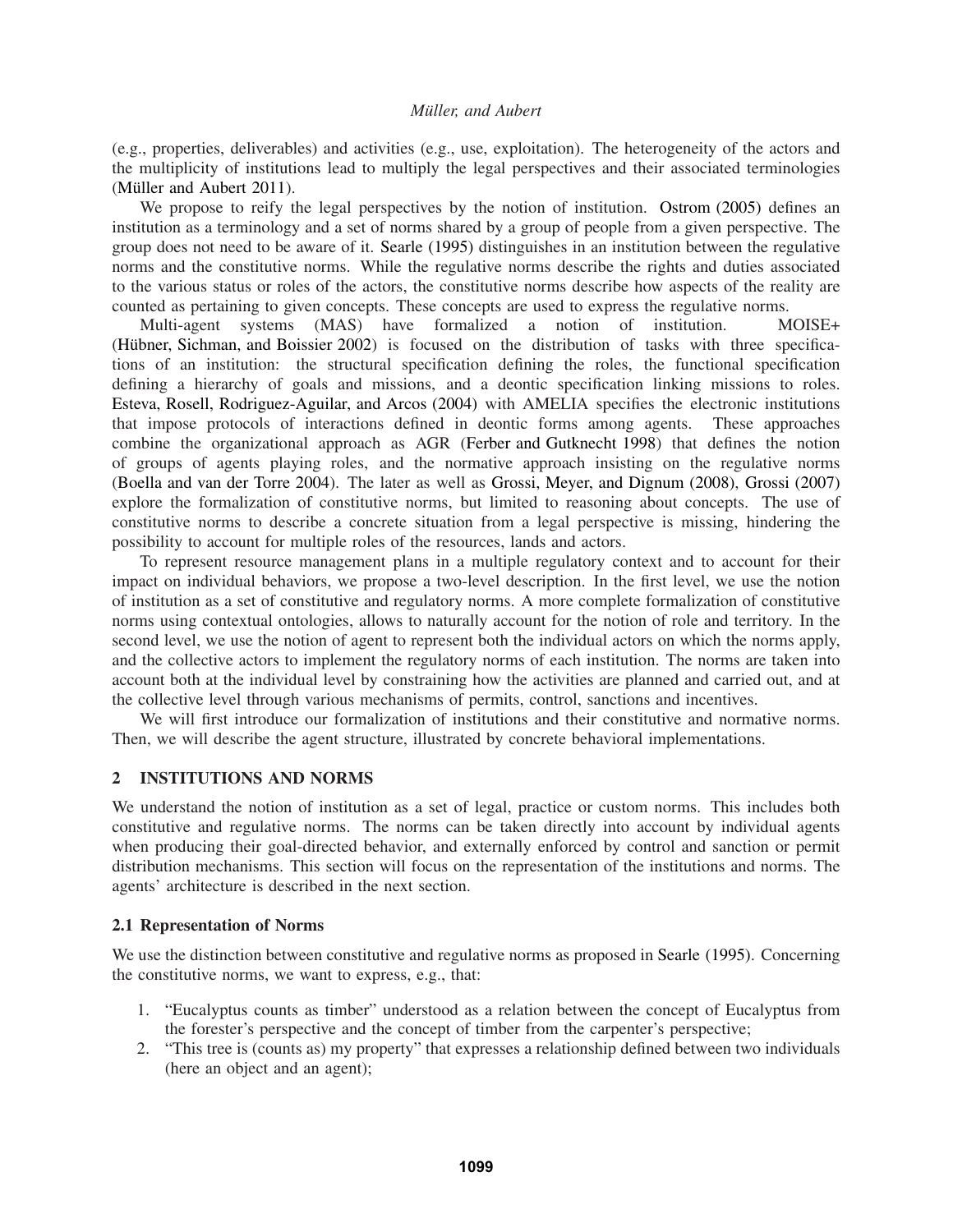3. "Paul is (counts-as) a license holder' that associates an individual (Paul) to a concept (license holder). Similarly, "This area is (counts as) a protected zone" expresses an association between an individual (a geographic entity) and a concept (protected zone).

One recognizes the usual structure of the ontologies or description logics: the concepts (Eucalyptus, plant species, license holder, etc.), structured by taxonomic (plant specie is more general than Eucalyptus) and semantical (to be the property of) relationships, the individuals (this tree, Paul, this area) as instances of concepts (license holder), linked to one another (e.g., an area is included into another). But all these descriptions are contextual: the eucalyptus can be a plant specie only for the ecologist, Paul is a license holder or this area is a protected zone relative to a given institution. Finally, these relationships can be defined across contexts; the Eucalyptus from the ecologist's perspective is considered as fuel wood from the coal-man's perspective, this area from a surveyor's perspective is considered as a protected zone from the natural park administration's perspective. In these examples, there is no difference between putting an individual (Paul, this area) into a contextually defined category (license holder, protected zone) and attributing a role (the role of license holder, the role of protected zone) in this context. Grossi, Meyer, and Dignum (2008) provides a detailed analysis of the various meaning of "counting-as" in a context, namely the classificatory meaning, proper classification and being constitutive. Boella and van der Torre (2004) use it from the standpoint of a unique institution. However, in each of those cases, the analysis relies only on the concepts but not the individuals. Therefore it is not possible to account for the notion of role under the form of a contextual categorization as we propose.

The regulative norms are usually specified in logics using deontic operators (permission, obligation, prohibition). Differently, Boella and van der Torre (2004) formalizes the norms by violation criteria, the violation being inferred by constitutive norms. Indeed, the regulative norms raise the question of their control. In MAS software engineering, the norms are considered as high level specifications and are enforced directly in the design of the agents and their interactions. In this case, the deduction of a violation becomes a kind of program proof. Nevertheless, in open multi-agent systems, the case of agents that do not abide with the norms either intentionally or accidentally has to be taken into account (Dignum 2004). López y López, Luck, and d'Inverno (2002) proposes a mechanism of punishments and rewards, which requires the agent to reason on the advantages and disadvantages to obey or not to the norms.

We intends to use MIRANA to model the actual functioning of the institutional structures. In Law, for a norm to come into effect, one must foresee a control function that can be systematic or not and possibly leading to a violation record (the police function) and a sanction system in case of such a record (the penal function). In order to do that, we have separated the norm expression from its possible implementations. Thus a hunting quota can be enforced by a control strategy or by the distribution of licenses. Given the variety of implementations, we were brought to reify each institution by an agent having the status of a moral person and the role of manager of the associated institution. Therefore, we distinguish the institution as as structure, from the agent who manages it. We are now going to present our proposition to represent and implement the constitutive and regulative norms.

#### **2.2 The Formalization**

We formalize what precedes by using the contextual ontologies for the constitutive norms, and deontic forms for the regulative norms. Each institution  $i \in I_{SMA}$  is defined as follows:

**Definition 1** An *institution i* is a pair  $DI_i = \langle O_i, N_i \rangle$  where:

- $O_i$  is an ontology;
- $N_i$  is a set of regulative norms.

Having a family of institutions, we obtain a corresponding family of contextual ontologies. We will describe the ontologies and the regulative norms in turn.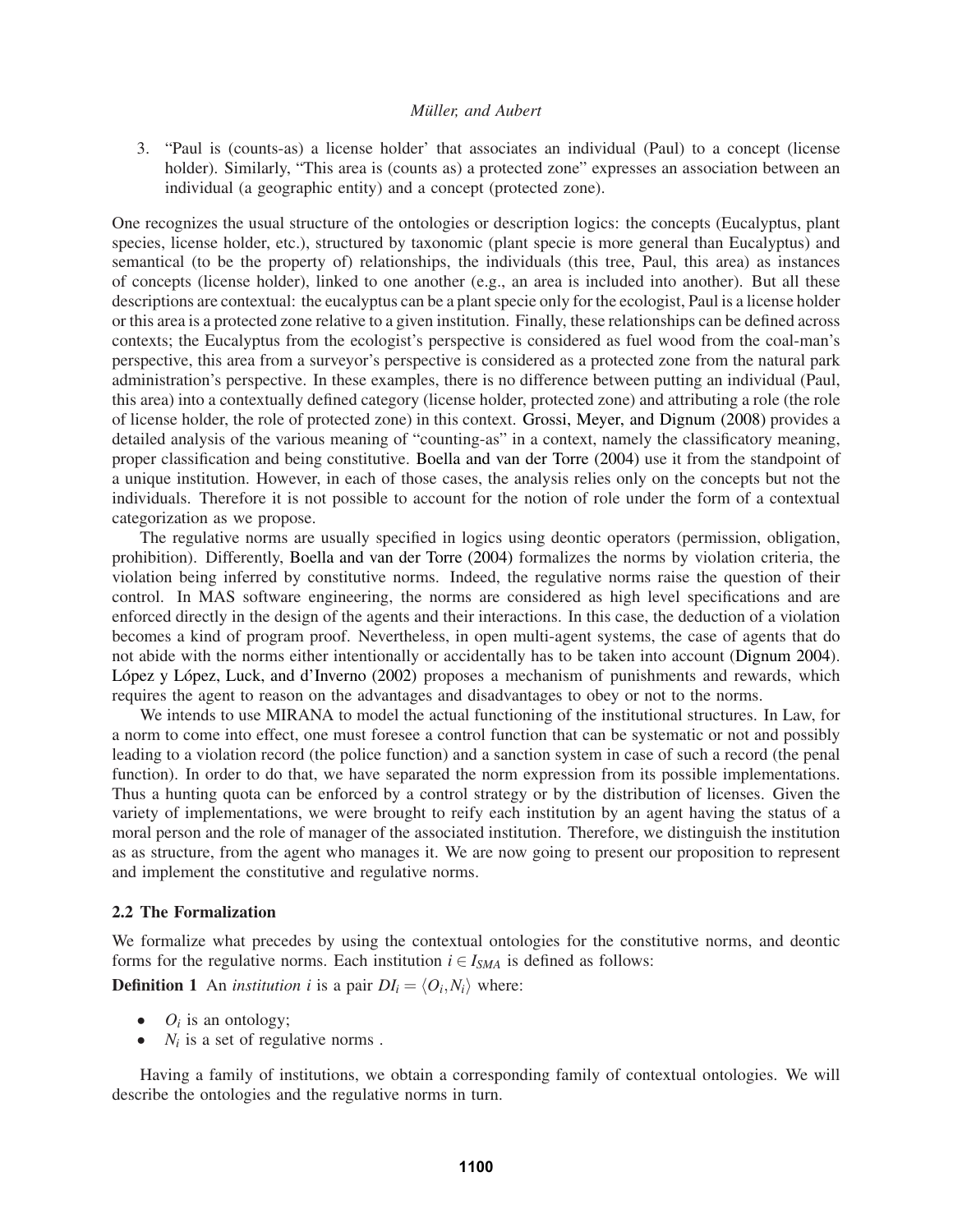#### **2.2.1 Contextual Ontologies and Constitutive Norms**

For the constitutive norms, we define a family of ontologies  $O_i$ . Each ontology is defined on a language  $\mathbb{L}_i = \langle \mathbb{C}_i, \mathbb{P}_i, \mathbb{O}_i, \mathbb{I}_i \rangle$  where:

- $\mathbb{C}_i$  is a set of concept names;
- $\mathbb{P}_i$  is a set of relation names (called roles in description logics);
- $\bullet$   $\mathbb{O}_i$  is a set of individual (or object) names;
- $\bullet$   $\mathbb{I}_i$  is a set of ontology names.

This definition is usual but the introduction of ontology names to internally refer to other ontologies. To account for the specificity of MAS, we decompose the set  $\mathbb{C}_i$  of concepts into four disjoint sets:

- *ARole<sub>i</sub>* for the concepts categorizing the agents;
- *RRole<sub>i</sub>* for the concepts categorizing the objects (or individuals);
- *Act<sub>i</sub>* for the concepts categorizing the activities;
- *Loc<sub>i</sub>* for the concepts categorizing the places.

The derived concepts are built by the usual constructors:  $\neg c$ ,  $c_1 \sqcup c_2$ ,  $c_1 \sqcap c_2$ ,  $\forall r.c$ ,  $\exists r.c$ , *i.c* where  $c$ ,  $c_1$ ,  $c_2$ are the concepts,  $r \in \mathbb{P}_i$  and  $i \in \mathbb{I}_i$ , *i*:*c* denotes the concept *c* in the ontology *i* to denote the concepts defined in other ontologies. The set of derived concepts for the agents, objects, activities and places are disjoint.

Finally,  $c_1 \equiv c_2$  and  $c_1 \equiv c_2$  are the terminological axioms for definition and subsumption. Note that if  $c_1, c_2 \in Loc_i$ ,  $c_1 \sqcup c_2$ ,  $c_1 \sqcap c_2$  and  $c_1 \sqsubseteq c_2$  have the usual sense of geometrical intersection, union and inclusion. We can now formulate the first case:

• "Eucalyptus counts as timber" is expressed as  $Eucalyptus \sqsubseteq j:$  *Timber* where  $j \in \mathbb{I}$  *forester* is the name of the carpenter's ontology from the forester's perspective, or complementarily, *i:Eucalyptus*  $\sqsubseteq$  *Timber*, *i* being the name of the forester's ontology from the carpenter's perspective.

The forester can know that the eucalyptus is timber without the carpenter knowing it, or vice versa. Note that it is always necessary to mention in which ontology (from which point of view) the axiom is expressed because the denotation is strictly contextual. Thus, we obtain the expressivity of Grossi (2007). We just have added the locality of ontology names. Consequently, an ontology may not be able to designate another ontology and therefore may not know the corresponding concepts.

In the same way, we decompose the set  $\mathbb{O}_i$  of individuals within:

- $A_i$  the set of agent names;
- $R_i$  the set of object names;
- $P_i$  the set of activity names;
- $L_i$  the set of place names.

The corresponding assertional axioms (or assertions) are  $c(o)$  and  $r(o_1, o_2)$  where  $c \in \mathbb{C}_i$ ,  $r \in \mathbb{P}_i$  or of the form *i*:*r*, and  $o, o_1, o_2 \in \mathbb{O}_i$  or of the form *i*:*o*, where  $i \in \mathbb{I}_i$ , *i*:*o* denotes an individual *o* in the ontology *i* and allows denoting the individuals as named within another ontology. It is the same for the relations.

We can now express the last two examples:

- "This tree counts as my property" in *Oowner* can be translated by *i*: *property*(*tree*<sub>27</sub>,*I*) where *i* is the name of the ontology of the institution in which the notion of property is defined, *tree*<sup>27</sup> is the name used by the owner to denote the tree and *I* is the name used by the owner to designate himself (and, of course, himself is different for each agent).
- in the same way, one can express "Paul counts as a license holder" by *i*:*LicenseHolder*(*Paul*).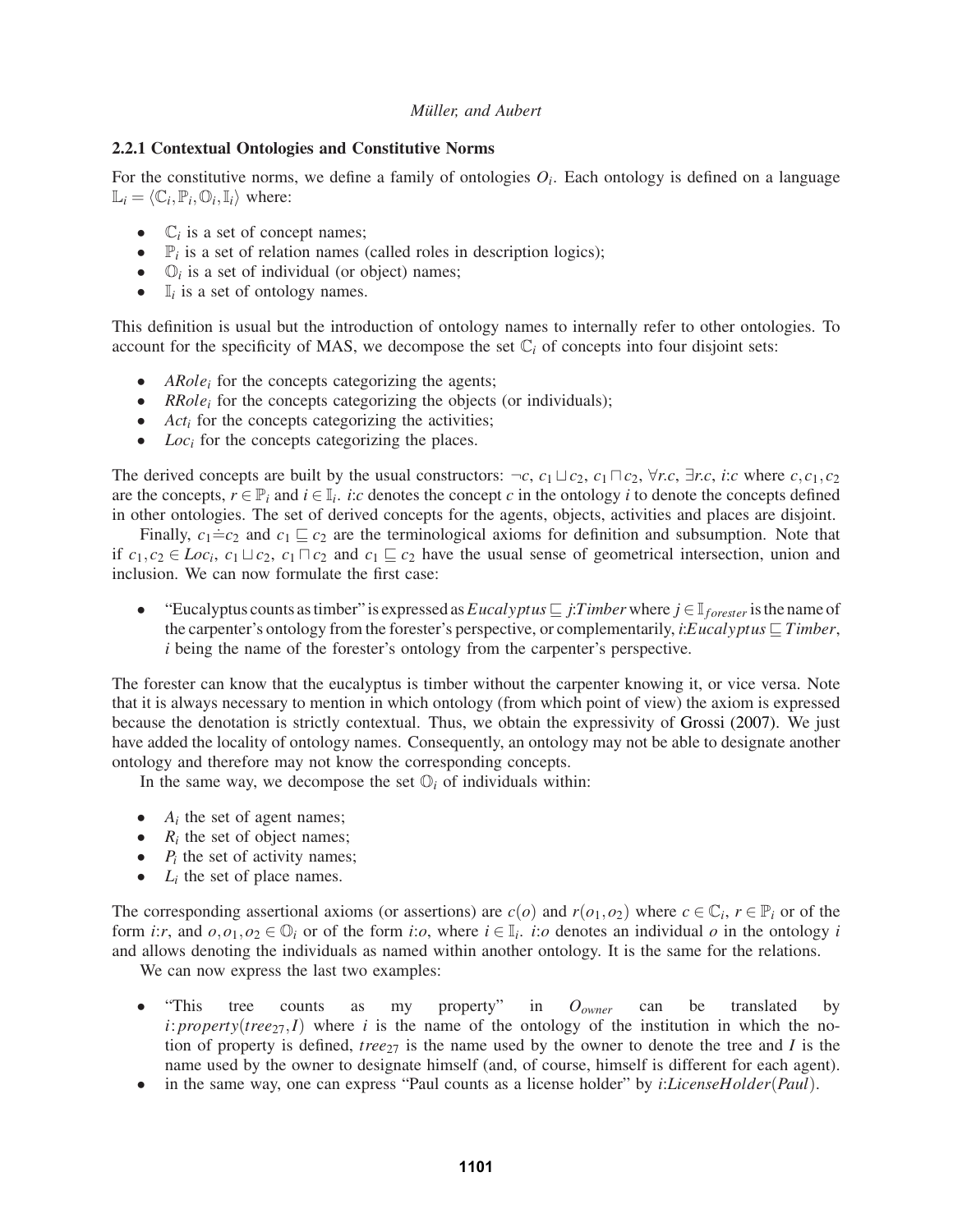We see in the last example that the notion of role in the organizational sense, being for an agent or an object, is naturally expressed using contextual categorizations.

The introduction of the places as particular objects allows naturally to introduce the roles of space areas. Thus an expression as *i*:*ProtectedZone*(*area*7) allows to categorize the place *area*<sup>7</sup> as a protected zone from the point of view of *i*. In geography, it is commonly admitted that a territory is defined as a socially appropriated area. Intuitively, we propose to account for this definition by saying that an ontology *O* is the expression of a socially or individually constituted point of view, and then that the set of places categorized by the concepts of *O* constitutes his territory. The following definition formulates this intuitive description.

**Definition 2** The set of places  $c_i: l_j$  mentioned in the assertions of the form  $\langle concept \rangle(c_i: l_j)$  of the ontology  $O_{c_1}$  is called the *territory* of  $c_1$ .

The figure 1 illustrates some territories in our application. The park administration, customary lineage and VOI correspond to institution territories. In this case, the park administration and the lineage do not need to decompose the area into subareas. For the lineage, it could be a sacred, forbidden zone. The VOI defines protected zones, cropping zones, etc.. Notice the introduction of territories from the point of view of agents as well. Hence, the villagers only consider the roads between the villages. The ecologist is not an agent within the model, although he defines the notion of habitat to account for flora and fauna dynamics.



Figure 1: The various territories.

Finally, we define an ontology as a triple  $O_i = \langle \mathbb{L}_i, \mathbb{T}_i, \mathbb{C}_i \rangle$  where  $\mathbb{L}_i$  is its language,  $\mathbb{T}_i$  is the set of terminological axioms and  $A_i$  is the set of its assertions.

The semantics of a family of ontologies  $O_i$  is defined by a family *M* of local interpretations<sup>1</sup>  $\Delta_i$  $\langle \mathcal{A}_i, \mathcal{R}_i, \mathcal{P}_i, \mathcal{L}_i, \pi_i \rangle$  where:

- $\mathcal{A}_i$  is a set of agents;
- $\mathcal{R}_i$  is a set of objects;
- $\mathscr{P}_i$  is a set of activities;
- $\mathcal{L}_i$  is a set of places endowed with a topology;
- $\bullet$   $\pi$ <sub>*i*</sub> is the semantical function defined as follows:

$$
- \pi_i(c \in ARole_i) \subseteq \mathcal{A}_i
$$
  
\n
$$
- \pi_i(c \in RRole_i) \subseteq \mathcal{R}_i
$$
  
\n
$$
- \pi_i(c \in Act_i) \subseteq \mathcal{P}_i
$$
  
\n
$$
- \pi_i(c \in Loc_i) \subseteq \mathcal{L}_i
$$
  
\n
$$
- \pi_i(r \in \mathbb{P}_i) \subseteq \mathbb{Q}_i \times \mathbb{Q}_i
$$
  
\n
$$
- \pi_i(o \in A_i) \in \mathcal{A}_i
$$

<sup>&</sup>lt;sup>1</sup>It is mainly this locality that grounds the contextual feature of these ontologies.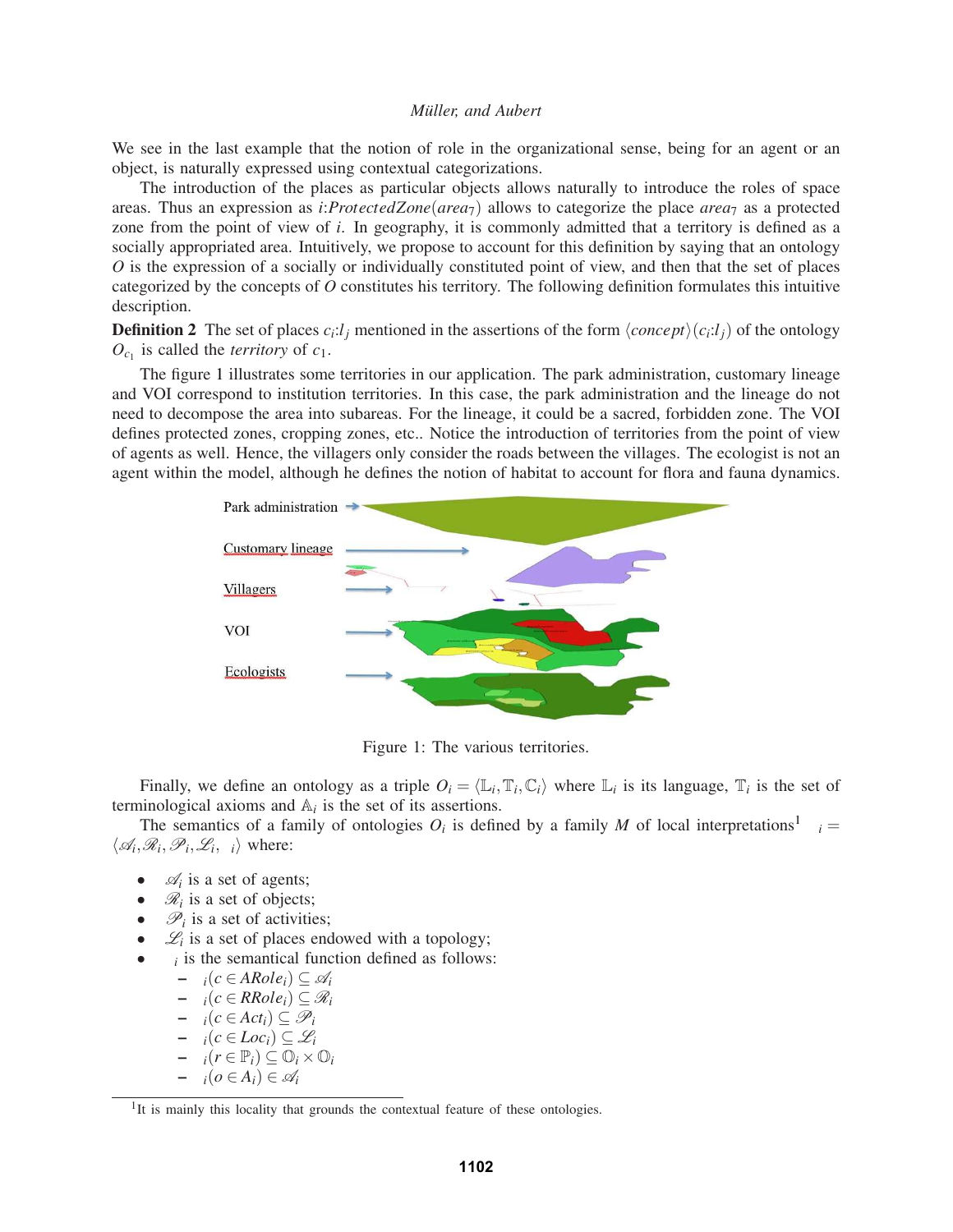$$
- \pi_i(o \in R_i) \in \mathcal{R}_i
$$
  
\n
$$
- \pi_i(o \in P_i) \in \mathcal{P}_i
$$
  
\n
$$
- \pi_i(o \in L_i) \in \mathcal{L}_i
$$
  
\n
$$
- \pi_i(i \in \mathbb{I}_i) \in M
$$
  
\n
$$
- \pi_i(\neg c) = \{x \in \mathbb{O}_i | \neg (x \in \pi_i(c))\}
$$
  
\n
$$
- \pi_i(c_1 \sqcup c_2) = \{x \in \mathbb{O}_i | x \in \pi_i(c_1) \lor x \in \pi_i(c_2)\}
$$
  
\n
$$
- \pi_i(c_1 \sqcap c_2) = \{x \in \mathbb{O}_i | x \in \pi_i(c_1) \land x \in \pi_i(c_2)\}
$$
  
\n
$$
- \pi_i(\exists r.c) = \{x \in \mathbb{O}_i | \exists y, \langle x, y \rangle \in \pi_i(r)\}
$$
  
\n
$$
- \pi_i(\forall r.c) = \{x \in \mathbb{O}_i | \forall y, \langle x, y \rangle \in \pi_i(r)\}
$$
  
\n
$$
- \pi_i(i:c) = \pi_j(c) \cap \mathcal{O}_i \text{ where } \pi_i(i) = \Delta_j
$$

The last definition allows defining the semantics of a reference to the expression within another ontology. It depends on the possibility to actually designate that ontology ( $\pi_i(i) \neq \perp$ ) and to share, at least partially, the domain of discourse.

To deal with objects and agents positions, we add to  $\mathbb{P}_i$  a *position* relationship between a place and an individual. The semantics of the *position* relationship is given by:  $\pi_i(\textit{position}) \subseteq (\mathscr{R}_i \cup \mathscr{A}_i) \times \mathscr{L}_i$ .

Finally, the interpretation  $\Delta_i$  is a model of the ontology  $O_i$  under the following conditions:

- $\Delta_i \models c_1 \doteq c_2$  if and only if  $\pi_i(c_1) = \pi_i(c_2)$ ;
- $\Delta_i \models c_1 \sqsubseteq c_2$  if and only if  $\pi_i(c_1) \subseteq \pi_i(c_2)$ ;
- $\Delta_i \models c(o)$  if and only if  $\pi_i(o) \in \pi_i(c)$ ;
- $\Delta_i \models r(o_1, o_2)$  if and only if  $\langle \pi_i(o_1), \pi_i(o_2) \rangle \in \pi_i(r)$ ;

This definition is stated differently than in Grossi (2007) where the semantics of an axiom is given by the set of its possible models. It is easy to see that it is equivalent.

#### **2.2.2 The Regulative Norms**

A regulative norm is expressed in the language  $\mathbb{L}_i$  of  $O_i$  and of the form  $\langle ar_i, mod, act_i, or_i, l_i \rangle$  where:

- $ar_i \in ARole_i$  is an agent category (role),
- *mod* is a deontic modality (obligation, permission, prohibition),
- $act_i \in Act_i$  is an activity category,
- $or_i \in RRole_i$  is an object category (role) on which the activity applies,
- $l_i \in Loc_i$  is a place role,

A regulative norm states that an agent considered as playing a given agent role  $(r_i)$  has the obligation, permission or prohibition to realize the activity  $act_i$  on the objects playing a given object role  $(r_i)$  in a place having the role *l<sup>i</sup>* . Remind that having a role is equivalent to be contextually categorized as such. For example, given the concepts of *User* (*User*  $\in$  *ARole<sub>i</sub>*) and of *Thing* (*Thing*  $\in$  *RRole<sub>i</sub>*), as well as the activity  $T_{\text{o}}U_{\text{se}} \in \text{Act}_i$ , one can define the norm  $\langle User, permission, T_{\text{o}}U_{\text{se}}\rangle$ ,  $T_{\text{hing}}$ ,  $T_{\text{erritory}}\rangle$ . It expresses that a user has the permission to use a thing all the time on the territory. The name *Territory* is used instead of "everywhere" because an institution is assumed to be authoritative only on its associated territory. We will see in what follows how to represent that a particular agent plays the role of *User*, a particular object plays the role of *T hing* and that, therefore, the norm applies. To simplify, we do not consider conditional norms nor temporal restrictions even if this last extension is taken into account, at least partially, in our implementation.

The natural order on the deontic modalities (obligation > permission > prohibition), as well as the subsumption relation  $\Box$  induces an order on the norms as given by the following definition:

**Definition 3**  $\langle r_i, mod, act_i, r_j, l \rangle \leq \langle r'_i, mod', act'_i, r'_j, l' \rangle$  if and only if  $r_i \sqsubseteq r'_i, mod < mod', act_i \sqsubseteq act'_i, r_j \sqsubseteq$  $r'_j$ andl $\sqsubseteq$  *l'*.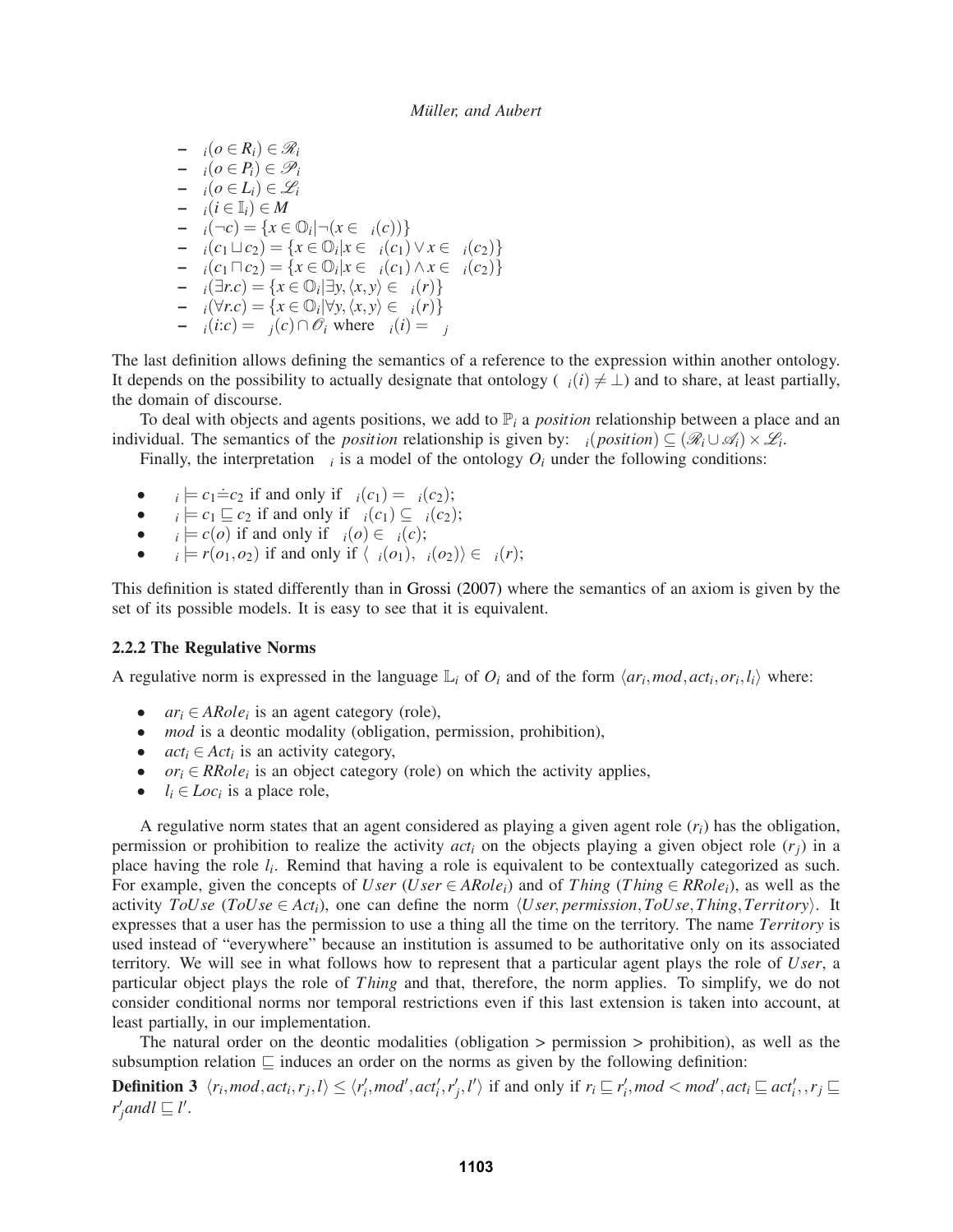Given that  $\subseteq$  is a partial order,  $\leq$  also is a partial order. This definition is very important to compute the rights to do something somewhere. Intuitively, if we take a set of norms, all the minimal elements of this partial order define the norms that are actually applicable on the activities of the agent. However, they can contradict each other.

### **3 AGENTS**

Each agent  $a \in A_{SMA}$  is defined in the following way:

**Definition 4** The specification of an agent *a* is a pair  $DA_a = \langle O_a, G_a \rangle$  where:

- $O_a$  is an ontology specifying the beliefs of the agent;
- $G_a$  is a set of goals expressed in the language  $\mathbb{L}_a$  of  $O_a$ , as a list of assertions to make true.

This very general definition of goal is enough to express the needs (e.g. *access*(*I*,  $\langle Rice, 100kg \rangle)$  as well as the physical (e.g. *position*(*house*,*l*<sub>34</sub>)) or institutional (e.g. *ProtectedZone*(*l*<sub>56</sub>)) goals.

The institutions  $\mathbb{I}_a \in \mathcal{O}_a$  are those known to the agent *a*. The affiliation is expressed by an agent counting as playing a given role in the institution. At least, he is member, a role that subsumes all the other roles  $r(\forall r, r \subseteq Member)$ . Thus an agent is member of an institution *i* is expressed by *i* : *Member*(*I*) (formally, *I* is in the category *Member* from the perspective of the institution *i*). Grossi (2007) is obliged to add a particular predicate  $rea(a, r)$  to express that an agent *a* plays a role *r*. In our formalism, the assertions of the ontology is sufficient. Moreover, this assertion can only be in the institution (only the institution knows that the agent is member), or only in the agent (the agent believes that it has a role in the institution), or in both.

The set of institutions *M* whose the agent is member, and the territories in which the agent is situated, specify the set of applicable norms in terms of obligation, permission or prohibition to realize a given activity on a given object category. To account for it, we have to define formally the conditions under which a norm  $\langle ar_i, mod, act_i, or_i, l_i, q_i \rangle$  of an institution *i* is applicable. There are two possibilities:

- the norm is applicable because the agent plays a role in the associated institution;
- the norm is applicable because the agent is situated on a territory regulated by an institution.

The following definitions account for these two cases from the point of view of the agent and from the point of view of the institution.

**Definition 5** A norm  $\langle ar_i, mod, act_i, or_i, l_i \rangle$  of an institution *i* is *applicable* from the point of view of the agent *a* if and only if:

- $i \in \mathbb{I}_a$  therefore *a* knows the institution *i*;
- we can deduce from the axioms of  $O_a$  that:
	- $ar_j(I)$  and  $ar_j \sqsubseteq i: ar_i;$
	- $-$  *a* knows at least one activity  $act_j \sqsubseteq i:act_i;$
	- $-$  *a* knows at least a category of resource  $or_j \sqsubseteq i: or_i;$
	- *– position*( $I, I$ ) and  $I \sqsubseteq i: I_i$ .

We here assume that *a* knows something if it exists a name in its language  $\mathbb{L}_a$  to designate it.

**Definition 6** A norm  $\langle ar_i, mod, act_i, or_i, l_i \rangle$  of an institution *i* is *applicable* for an agent *a* from the point of view of the institution *i* if and only if:

- $a \in A_i$  therefore *i* knows the agent *a*;
- one can deduce from the axioms of  $O_i$  that:  $= ar_i(a);$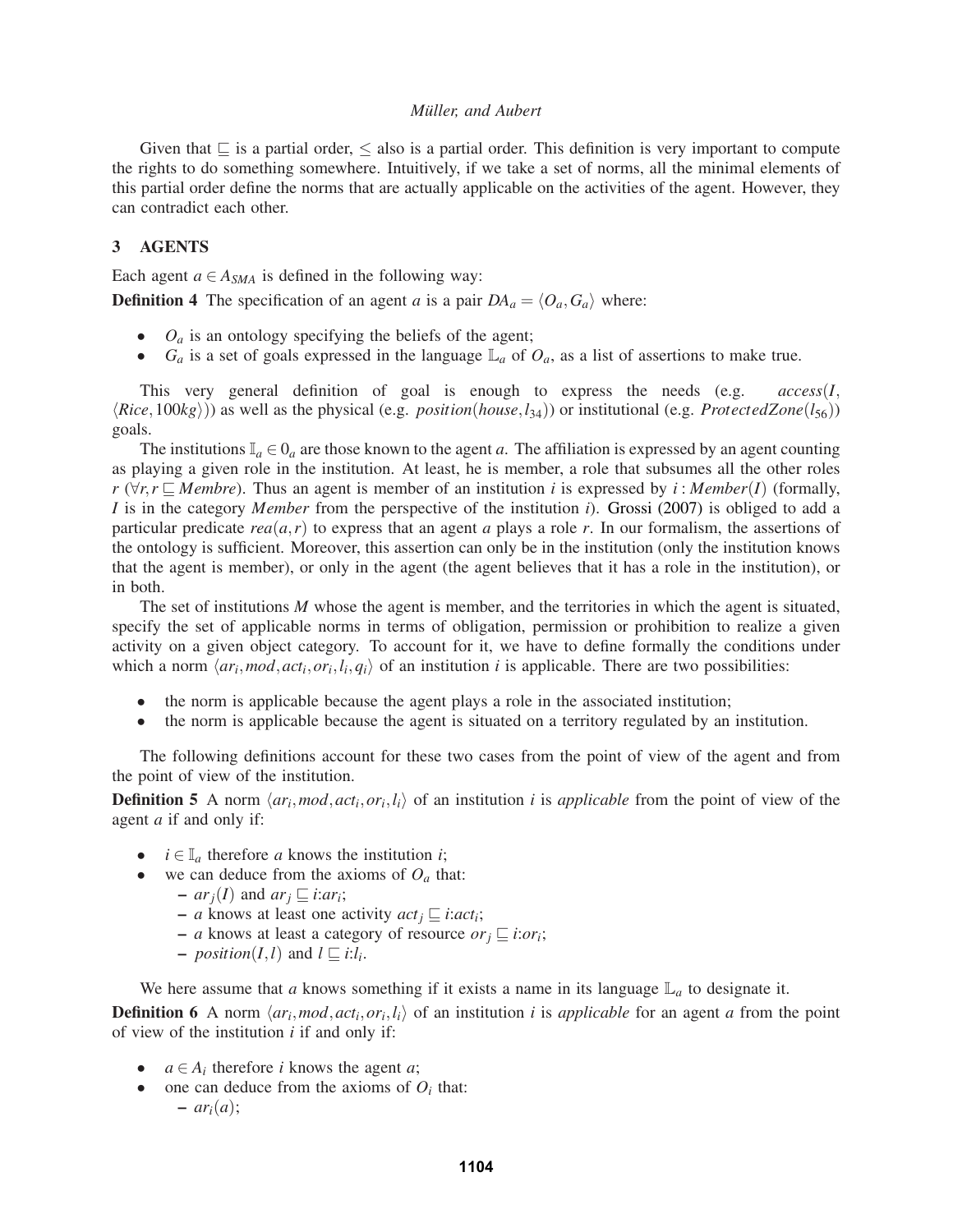- $-$  *a* knows at least one activity  $act_j \sqsubseteq i:act_i;$
- $-$  *a* knows at least a category of resource  $or_j \sqsubseteq i: or_i;$
- *– position*( $a, l$ ) and  $l \sqsubseteq l_i$ .

Being applicable from the point of view of an agent, respectively from an institution, does not mean that it will be actually applied. Indeed, an agent may not honor it and an institution, as an agent, may not control it nor apply any sanction for it.

We will now describe in more detail the behavior of the households, respectively the VOI in MIRANA in order to illustrate the use of the proposed formalism.

#### **3.1 The Households**

The households are characterized by an available workforce and a set of annual needs ( $\subset G_{household}$ ). These needs include quantities of feed, finance, firewood (for cooking and heating), construction wood, medicinal plants and so on. Each year, each household plans its activities and executes them (Figure 2).



Figure 2: The household behavior activity diagram.

An household starts its cycle by selling all or part of his workforce by asking contracts ("contract request" in figure 2) to the VOI. The planning is thereafter composed of three phases:

1. If the contract request is accepted ("get request"), he receives one or more contracts ("contracts") for lumber jacking, planting or surveillance in order to detect possible norm violations. He has consequently to plan the related activities and to evaluate the remaining workforce. The objective is to sell his workforce to possibly financially cover its needs;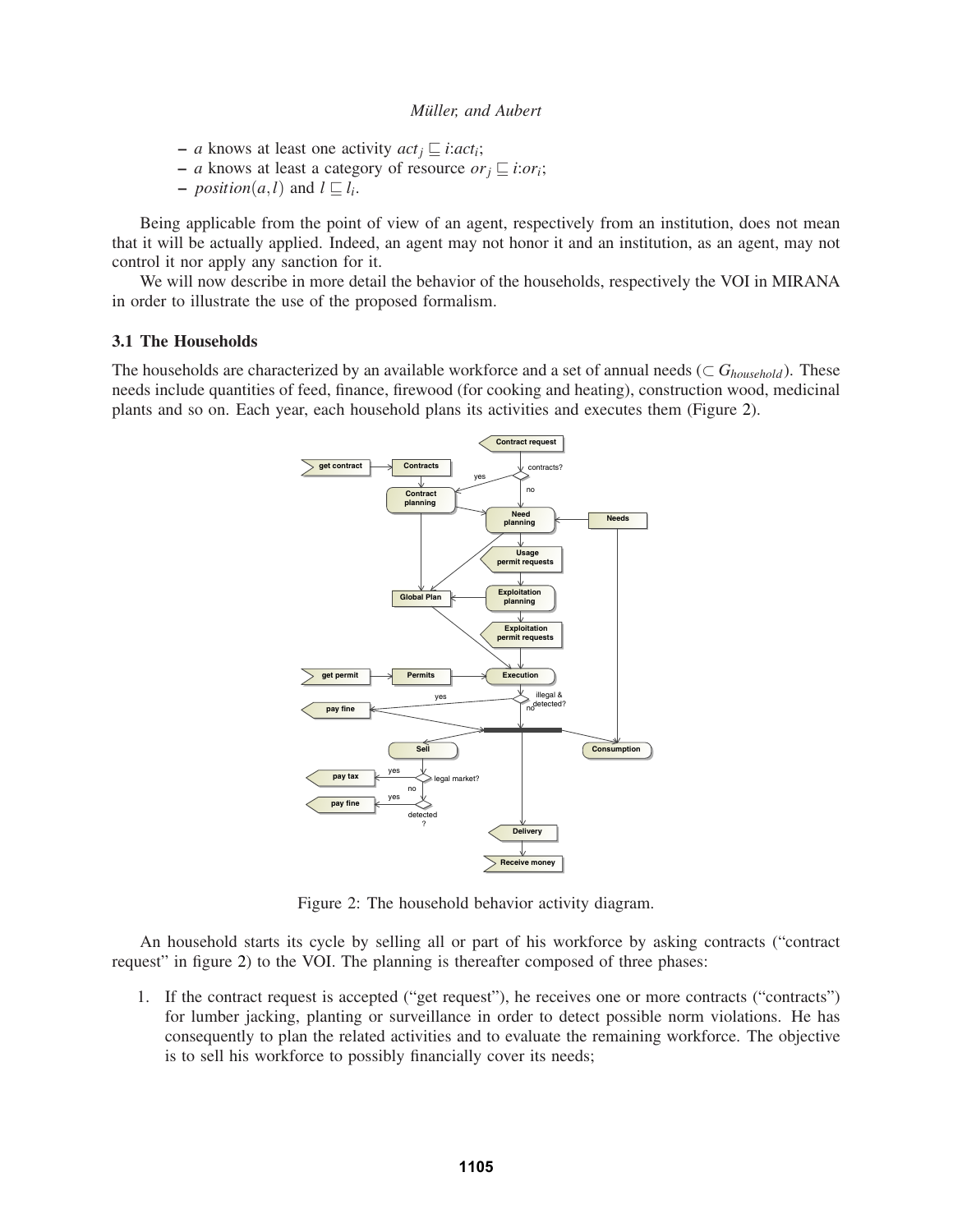- 2. Then, he plans his needs up to its available workforce. The use permits regulate the satisfaction of the needs. Therefore he asks for such permits up to the necessary quantities of resources. The objective is to fulfill his needs;
- 3. Then, if some workforce remains, he plans the production of goods to sell on the market. Here also, the exploitation permits regulate the production and, consequently, are requested for. Here, the objective is to maximize his income.

The three phases produce sequences of actions to perform. These actions are added to a global household's plan ("global plan"). Notice that the behavior of the households does not reduce only to income optimization because we take into account two additional important dimensions of human behavior: 1) The possibility of selling one's workforce although some optimization could be performed on the choice of contract; 2) The auto-consumption that is not based on optimization but on satisfaction only.

After this planning phase, the planned actions will be executed and the results will be delivered to the employer, consumed or sold depending on whether they were produced for the contracts, for satisfying the needs or for selling. The employee gets paid on delivery and the production sold on the legal market is submitted to a tax. At the end of year, every resource that has not be delivered to the employer or consumed is converted to money by being legally or illegally sold, and constitutes the annual financial result of the household.

We will now describe the regulation of the households' activities by the institutions. However, beforehand, we will make three remarks:

- 1. Each contract constitutes itself a small institution with limited duration (1 year in our simulations). Each contract defines the role of employer and employee with the associated norms in terms of delivery of goods or services, and payment. In our case, the contracts are made with the VOI who institutes the role of license holder for lumber jacking and the role of police for surveillance only to its members;
- 2. A part of the regulation is externally achieved by a control mechanism. The households in charge of surveillance dedicate a part of their time to monitor the actions of others. If a violation is observed, a fine is applied and the resulting resources are confiscated and given to the VOI.
- 3. Each household in its decision mechanism internally achieves the other part of the regulation. The result depends on whether the household is legalist or not and will be described hereafter.

At the planning level, each activity has to take place in a certain place ( $\in L_{household}$ ). Therefore, part of the planning phase consists in choosing a place to carry out the activity. The place to be chosen depends on whether the household is legalist or not. If the household is legalist, the activity can only take place on a place where it is authorized from the points of view of all the defined institutions. This authorization depends on the norms applicable to the corresponding territories or zones that overlay upon it. If the household is not legalist, he may consider doing it on places that are not allowed from the point of view of one or more institutions. Notice that the norms can be equally be seen as constraints or resources for action.

At the execution level, the execution of the planned actions to satisfy the needs depends on the use permit from the VOI. If the permit is not granted and the household is legalist, the corresponding action will not be executed, otherwise it will be illegally performed. In the same way, the execution of planned actions for commercial production depends on the exploitation permit from the VOI and follows the same rule. If the action is illegal and the violation is detected, a fine has to be paid and the corresponding resources are confiscated.

This behavior allows checking the impact of the imposed regulations on the financial results (economic sustainability) and the households' satisfaction (social sustainability). If all the households are strictly legalists, the level of satisfaction of the annual needs will be a good indicator of the sustainability of the regulations. If none of the households is legalist, the number of violations (detected or not) will also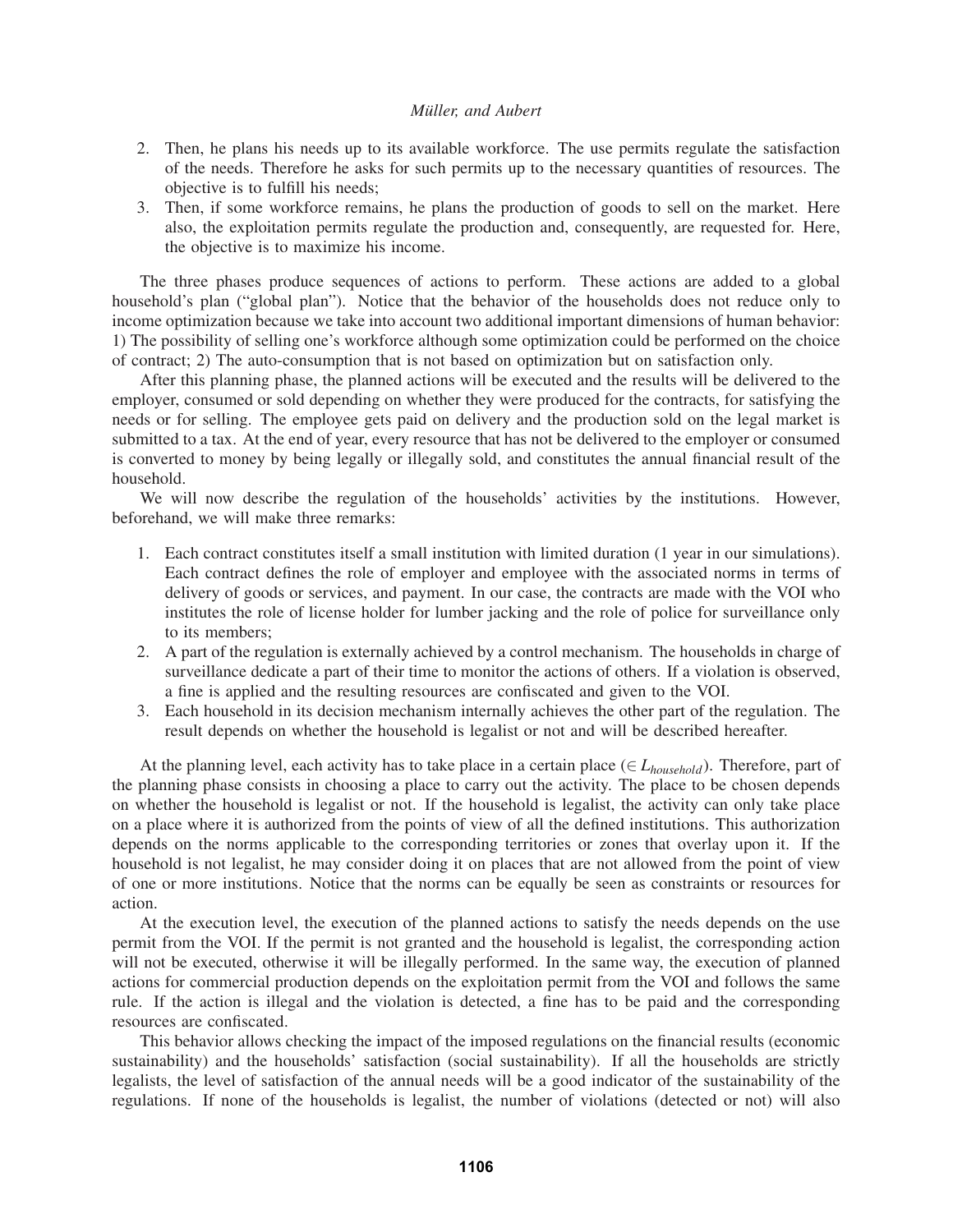constitute a good indicator for the pressure imposed by the regulations. Another indicator could be the relative importance of the goods sold on the formal or informal market.

## **3.2 The VOI**

The VOI has the objective, through its associated institution to guarantee a sustainable use of the renewable resources on its territory. As a stakeholder and moral person, the VOI is in charge of implementing the norms of the institution. This implementation of the norms relies on a number of tools:

- The granting of lumber jacking contracts and exploitation licenses to implement the exploitation quotas (the quota is assumed to be defined on the basis of the resources renewal speed);
- The granting of use licenses to implement the use quotas;
- The grants for plantation to compensate the forestry resource losses, and consequently to restore the ecosystem;
- The grants for intensification of the cultivation to increase the crop productivity and possibly reduce the footprint on the ecosystem;
- The granting of surveillance contracts to implement the norm compliance by the households.

Finally, the VOI ensures his own financial sustainability by gathering the fines and taxes, as well as by selling the contracted production and the confiscated goods on the market.

This behavior is summarized in the figure 3 where no sequential order is given to the activities because most of them are triggered by the arrival of the requests, or the order is not important.



Figure 3: The VOI behavior activity diagram.

At this level, it is possible to parameterize the regulation policies by the institution norms, including the quotas and the implementation policy and to assess the feasibility of the management plan. Therefore, we are globally able to assess the impact of the management plan on the ecological sustainability by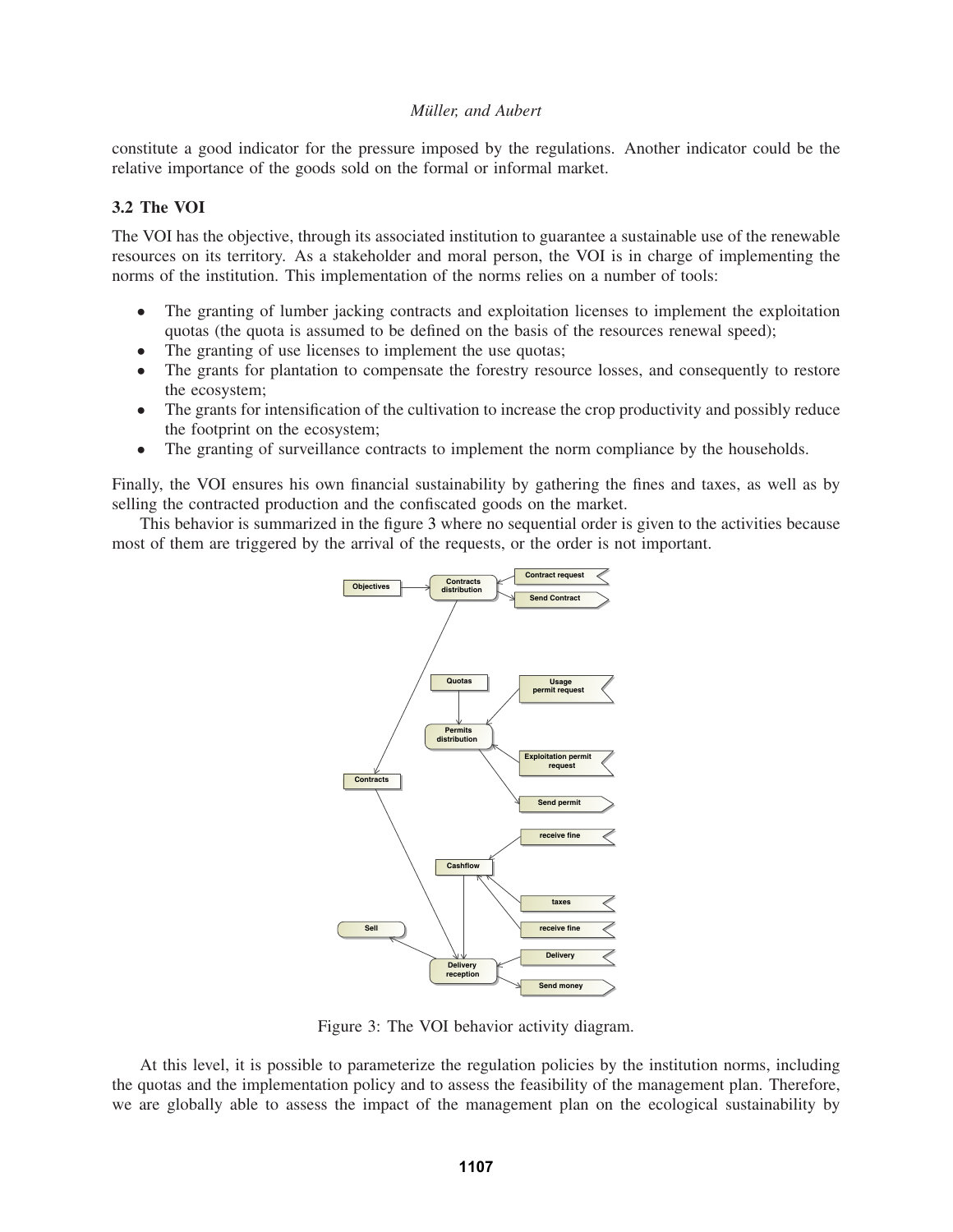indicators on the ecosystem itself, the economic sustainability of the households and of the VOI, and the social sustainability of the households.

Regarding the VOI economic sustainability, the costs include the surveillance and lumber jacking salaries, and the plantation and intensification incentives, while the revenues include the taxes (both for the permits and on the market sales), the fines, and the timber (both from production and confiscation) sales on the market.

#### **3.3 Some Results**

The figure 4 illustrates some simulation results over twelve years (120 months) with non-legalist households and only a small fraction of the area with full conservation. The figure 4 a) shows the VOI financial results. The red line represents the tax incomes that are relatively constant over time, producing an increasing net income (green line). The initial negative result is due to the payment of the first salaries. The figure 4 b) shows the evolution of the habitats in percentage of the total surface. There is only a slow erosion of the primary forest. If the degraded land increases, there is similar growth of the secondary forest. The simulation on 60 years (tree growth cycle duration) shows some recovery of the primary forest. However, the figure 4 c) shows that if we look at the tree species, some are more exploited than others.



Figure 4: Some results.

### **4 CONCLUSION**

We have proposed the use of institutions and contextual ontologies to unify the multiplicity of legal interpretations. We have shown that the assertive part of the ontologies account for the notion of role in organizational multi-agent systems. It also allows formalizing the notion of territory as socially appropriated space. Then, we have proposed a formalization of institutions by a set of constitutive norms using the contextual ontologies and of regulatory norms expressed using the corresponding ontology. We also have proposed a formalization of agents as a contextual ontology and a set of goals. The use of contextual ontologies for both the constitutive norms and the agents's perspectives may seem curious. It can be argued in two complementary ways: 1) in our formalization, we do not make the difference between an institution and an organization. Usually, an institution is abstract, while an organization is a concrete group of people implementing an institution. In reality, the distinction is not evident. In our case, each VOI creates his own and unique institution (through its management plan). Therefore, an institution could be considered as a single entity. 2) conversely, an agent identity could be considered as institutionally defined. An ecologist is such as member of a scientific community with its own norms on how to produce science. Forest households share a common social identity in terms of practice or of lineage. Therefore a typology of actors could be represented as a set of institutions as well. The question of representing multiply defined identities, and the resulting hierarchy of organizations and institutions remain to be further pursued.

The dynamics of the agents has been globally defined but a generic specification of the account of norms at the agent level remains to be described. We have, among others, dissociated the institution as a